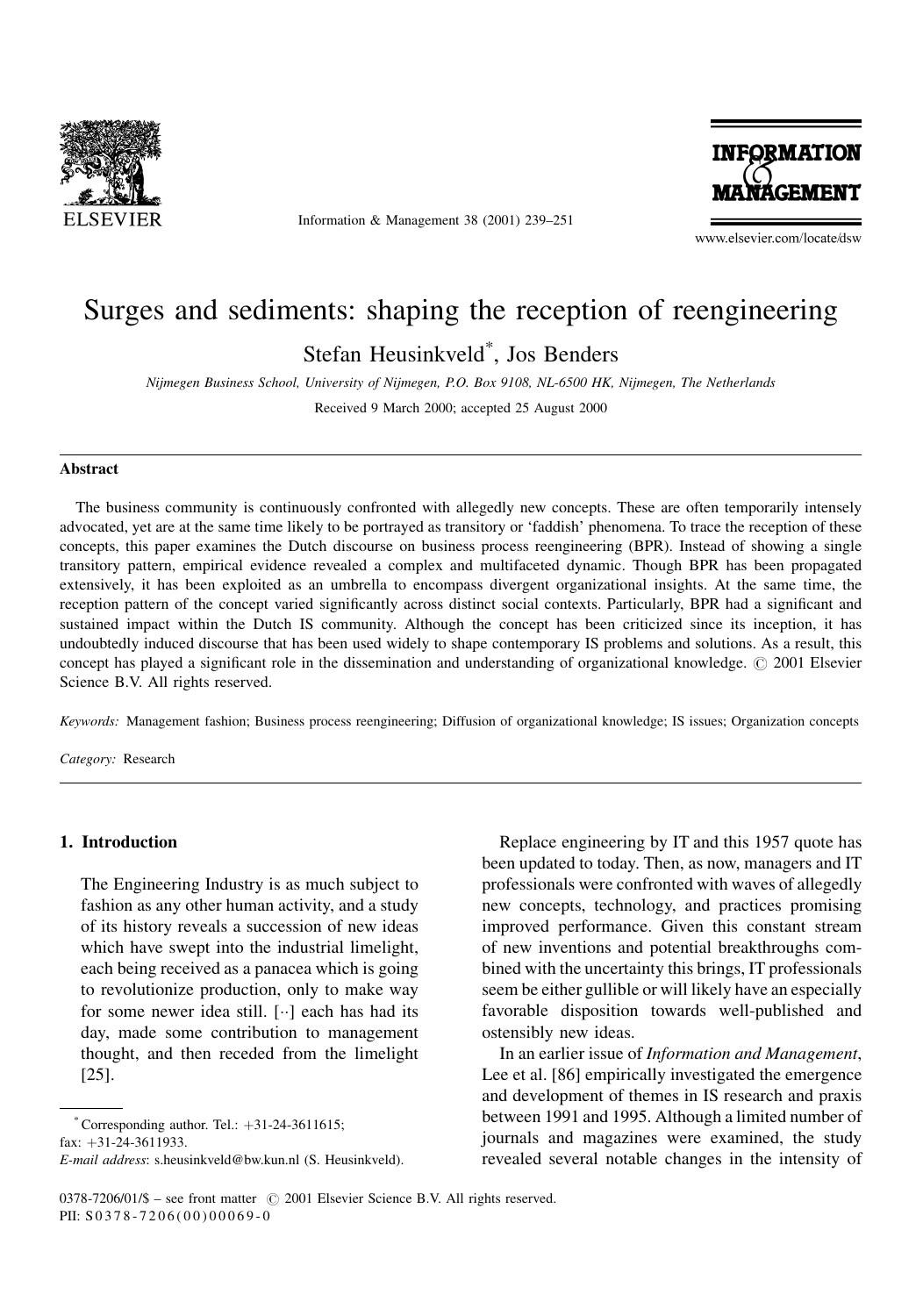discourse on particular topics over time. As the initial widespread media attention to these ideas eventually appears to be short-lived, these concepts are quickly dismissed as hypes or fads and considered at odds with the needs of serious managers and professionals [85,98]. Nevertheless, these ideas seem to have considerable impact on both organizational discourse and praxis [75]. This has caused researchers to study `management fashion' [1,3,63,77]. A management fashion is considered as a relatively transitory managerial discourse on a particular concept and organizational changes induced by, and associated with this discourse [15].

We argue that many theoretical efforts on 'management fashions' often fail to account for the empirical complexities involved with the reception of these popular concepts. Firstly, present literature treats a business community as a rather homogeneous entity. However, although certain concepts are widely propagated and disseminated, significant differences may occur in the uptake of these concepts within distinct professional and sectoral boundaries. Secondly, processes of re-interpretation or translation parallel the extensive dissemination of these ideas across business communities. However, most of the literature on management fashions provides limited information on the content and scope of an item in a particular social context. As a result, they may impede understanding of the meaning of a concept to a business community or the specific way it has been used. Finally, current literature tends to focus solely on the transitory nature of concepts and management knowledge. Instead, this paper suggests a more multifaceted view in which movements of transience and persistence co-exist.

The present study concentrates on the impact of one such 'fashionable' concept: business process reengineering, in The Netherlands. We draw on extensive bibliographic data in order to trace the way discourse on this management issue evolved over time. This paper uses a research method that entails the simultaneous application of a qualitative survey with a quantitative analysis based on current bibliographic material. Thus, we seek not only to measure the development in the intensity of discourse on BPR but also to get `inside' the discourse, and seek to understand how it has been socially constructed in a specific business community. Unlike most present theoretical accounts, this study will show a more complex, multifaceted dynamic that is continuously shaping the meaning of a specific concept.

### 2. Management fashion

Present, largely conceptual, accounts on `management fashion' have tended to regard the incessant flow of allegedly new concepts a result of processes of supply and demand of transient management ideas in their mutual interaction. On the one hand these technologies and concepts have often been propagated by `fashion setters' trying to `hitch-hike on a hype' [13] and thereby enhance their business. Under the banner of an appealing label, organizational knowledge is commodified and presented as solution to most of the present-day organizational problems [47]. Often to enhance their ability to 'flow' within a community, concepts are launched as novel, promising ideas that will bring significant performance improvements [102].

To propagate and legitimate a fashionable idea fashion setters will seek to introduce it as an issue of contemporary managerial discourse. Discourse on these issues seems to encompass at least two important aspects. First, it is suggested that there exists a dramatic gap in performance between `advanced' and 'ordinary' organizations [2]. The latter's survival is threatened if they continue working in their accustomed way. Second, the fashion is presented as a rational, progressive cure-all for the performance gap, so that implementing the concept can be seen as a rational act leading progress. By referring to successful applications in prominent organizations they are portrayed as a beneficial and legitimate solution. Such arguments may impel other organizations to adopt the concept and induce actions associated with the discourse.

On the other hand, managers are continuously confronted with persistent and complex organizational problems. As certain concepts gain in popularity, these managers may feel compelled to adopt them. They then appear to be innovative and have a legitimate banner under which organizational change may be applied. Moreover, such concepts may be useful in framing organization problems and stimulating adaptive processes [28]. As a result, these phenomena